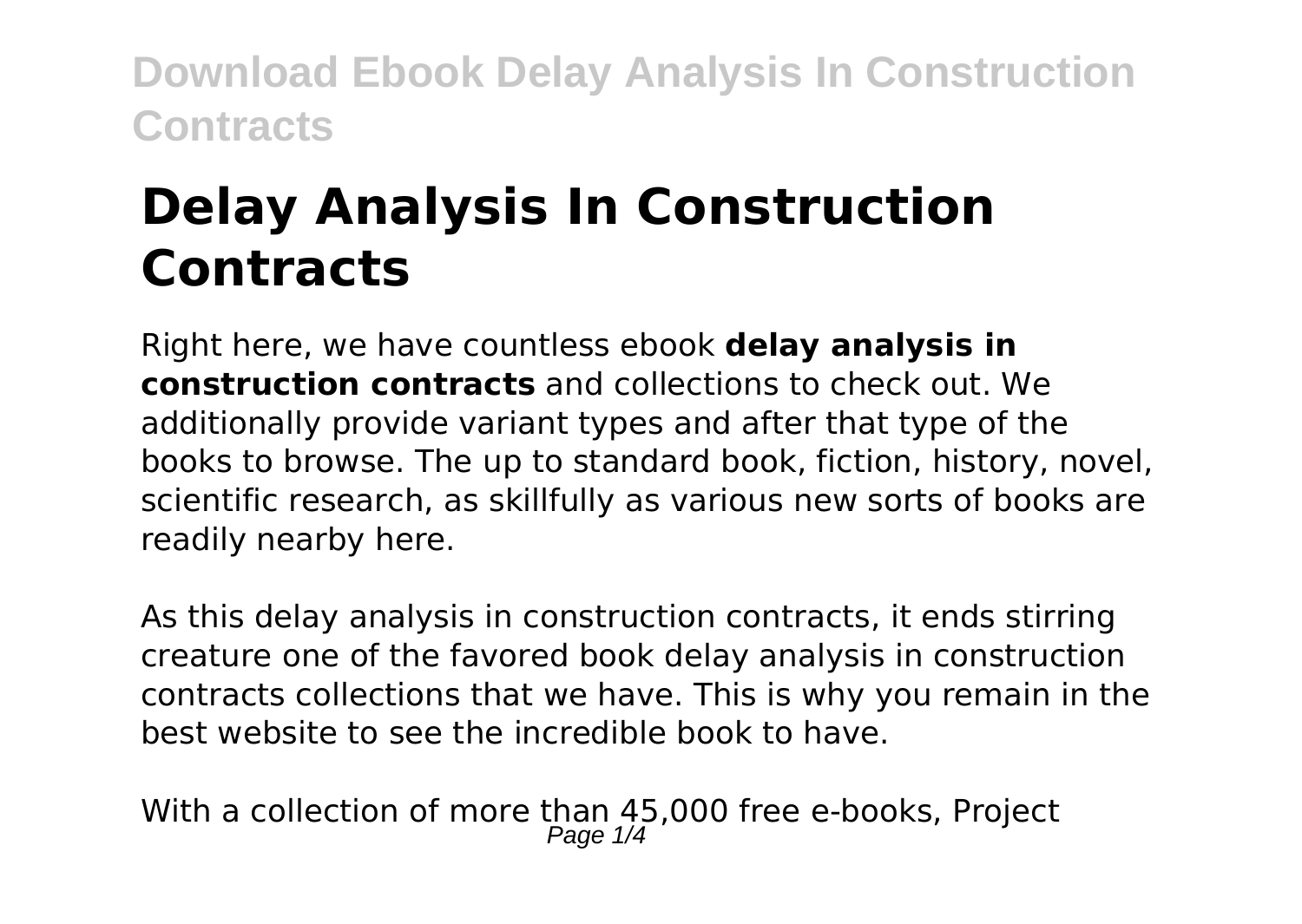Gutenberg is a volunteer effort to create and share e-books online. No registration or fee is required, and books are available in ePub, Kindle, HTML, and simple text formats.

#### **Delay Analysis In Construction Contracts**

Because delays are so prevalent in the construction industry, construction contracts often include a no damages for delay clause (a.k.a. no pay for delay). This essentially declares that delays are all part of the business, and any costs associated with them should be written off.

### **Which Type of Construction Delay: Excusable, Compensable ...**

Construction and government contracts attorneys with more than 100 years of experience serving the West Coast including Seattle, Anchorage and Oakland.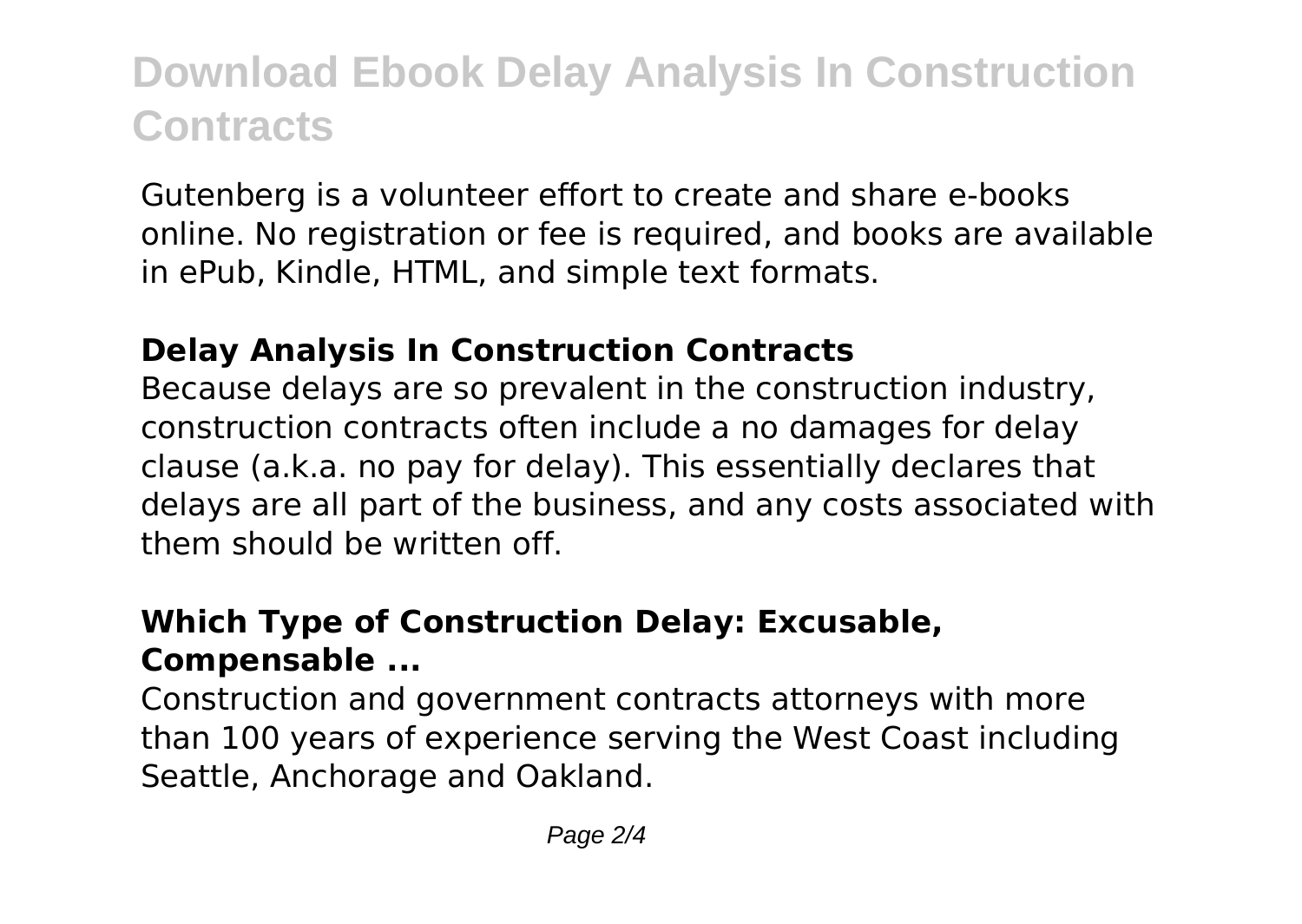### **Oles Morrison: Government Contracts and Construction Law ...**

Objectives of Construction Management December 3, 2021; Steps to Take When Your Project Suffers Productivity Loss April 18, 2021; Delay Analysis Methodologies February 27, 2021; A Contractor Plan: Construction During COVID-19 April 29, 2020; View Our Articles

**Construction Consultants & Management Firm - Spire ...** However, if the cost of proposed construction is affected by events beyond the firm 's reasonable control (e.g., if there is an increase in material costs which could not have been anticipated, or an undue delay by the Government in issuing a construction solicitation), the firm shall not be obligated to redesign at no cost to the Government.